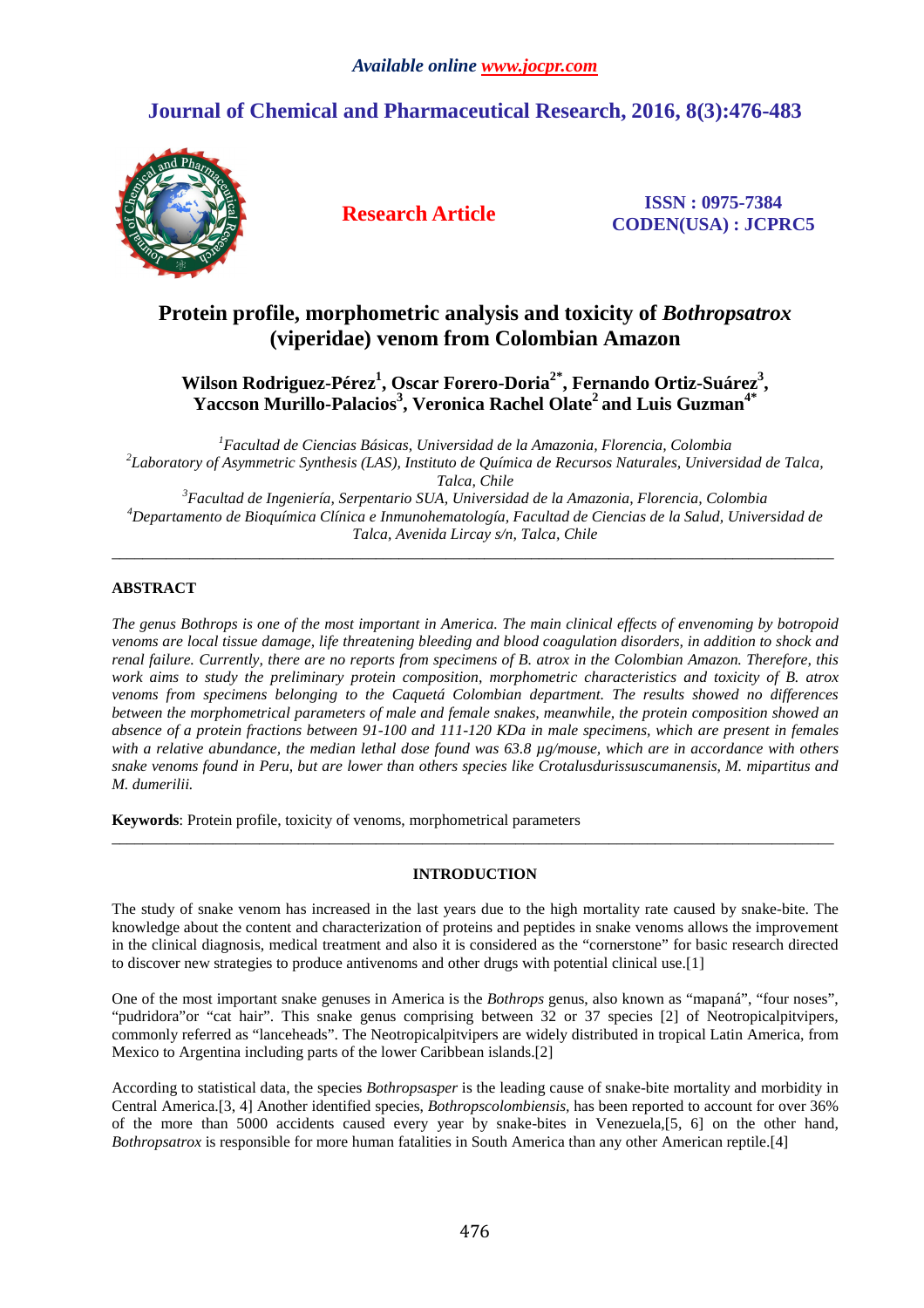*B. asper* and *B. atrox* inhabit the tropical rainforest up to 1200 m east (both species) and in the case of *B. asper* also inhabit in the north and west of the Colombian Andes.[2] They inflict the 70 to 90% of the 3000 bites reported every year in Colombia,[7, 8] these species are highly adaptable and widely distributed (Figure 1). The ontogenetic and geographical variability in their venom composition and pharmacological profile have been also reported in species from *B. atrox* and *B. asper* from the Colombian departments of Meta and Antioquia, respectively (Figure 1).[8-10]

\_\_\_\_\_\_\_\_\_\_\_\_\_\_\_\_\_\_\_\_\_\_\_\_\_\_\_\_\_\_\_\_\_\_\_\_\_\_\_\_\_\_\_\_\_\_\_\_\_\_\_\_\_\_\_\_\_\_\_\_\_\_\_\_\_\_\_\_\_\_\_\_\_\_\_\_\_\_



**Figure 1. Geographical location of snake species** *B. asper* **(black spot: Antioquia/San Carlos) and** *B. atrox* **(gray spot: Meta/Villavicencio) studied in Colombia** 

*The zone delineated by the arrow marks the geographical distribution of B. atroxthat extends to the southeast towards the Peruvian and Brazilian Amazon. The white spot with coordinates 75,5°25´N, 1.4°30´E located the place of collection of juvenile specimens B. atrox used in this study.* 

Additionally, It has been reported that the species *B. atrox* is implicated in most of the approximately 3500 human snake-bites registered in the Brazilian Amazon region,[11] and the mortality in rubber tappers and indigenous people has been estimated to be 400 of 100,000 inhabitants in some areas of the rain forest.[12] Yearly, in Ecuador near of 1200 **–**1400 cases of snake-bites are reported in 19 of the 21 provinces. In the East of the Andes, the principal venomous species are *B. atrox* and the two-striped forest pitviper *Bothriopsisbilineatasmaragdina. Bothropsatrox* causes almost 60% of the snake-bites, whilst *B. bilineatasmaradigma* is responsible for the 36% of the bites,[13] for this reason, *B. atrox* is considered as one of the most relevant snake species in America.

It has been reported that the botropoid venom causes multiple effects in the human health. Within the main clinical effects of envenoming by botropoid venoms are local tissue damage (myonecrosis, hemorrhage and edema), life threatening bleeding and blood coagulation disorders, in addition to shock and renal failure. Besides these effects, necrosis and bacterial infection at the site of the bike may cause permanent physical handicap.[3, 4]

Due to the differences in the symptomatology after an ophidian envenomation involving specimens of the same species in different geographical locations,[14] it is necessary a better knowledge of the chemical composition, pharmacological and immunochemical features required for making effective antivenoms. Currently there are no reports from specimens of *B. atrox* in the Colombian Amazon. Therefore, this work aims to study the preliminary protein composition, morphometric characteristics and toxicity of *B. atrox* venoms from specimens belonging to the Caqueta Colombian department, in order to tentatively determine the ontogenetic characteristics of same species in different geographic locations.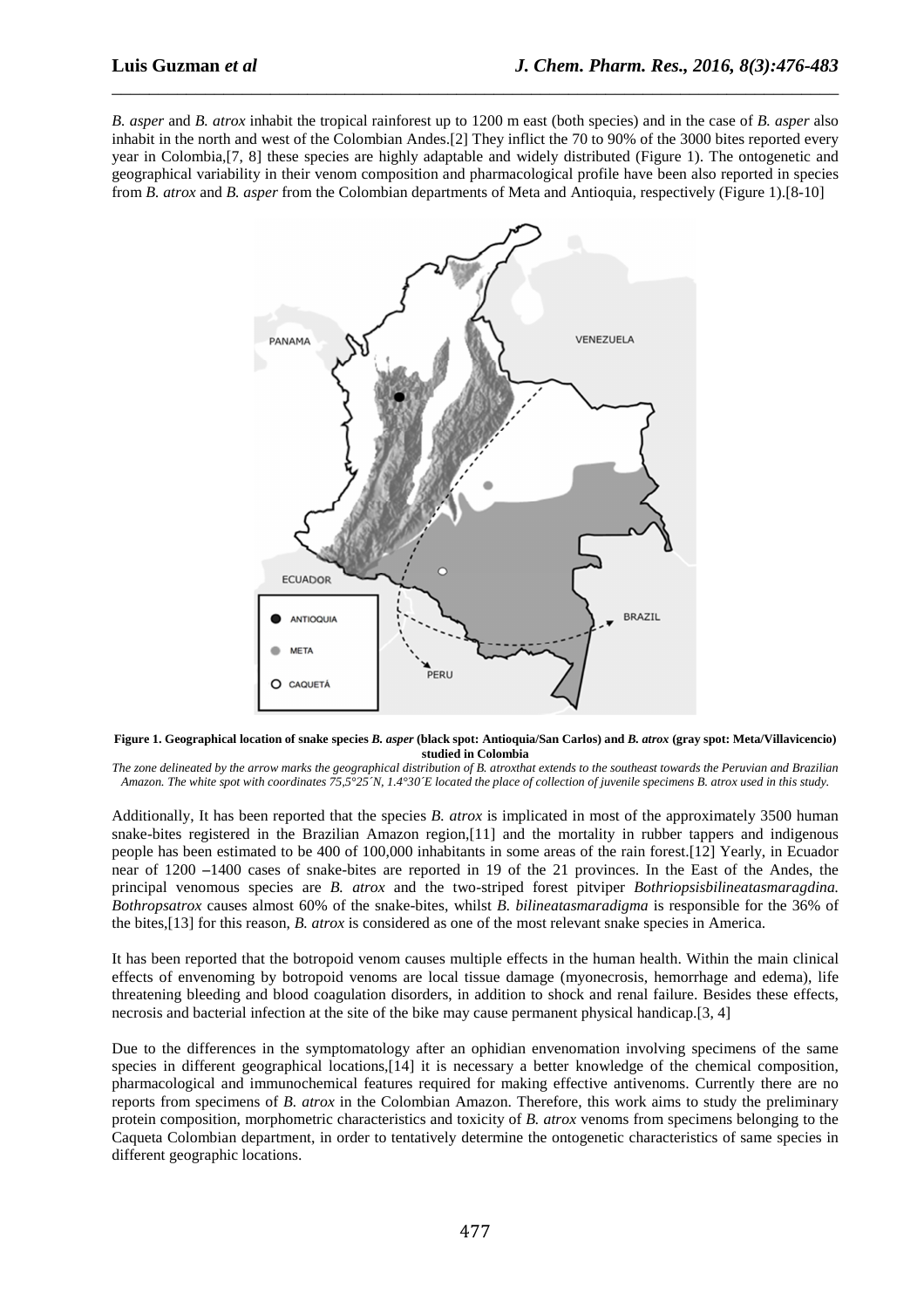## **EXPERIMENTAL SECTION**

\_\_\_\_\_\_\_\_\_\_\_\_\_\_\_\_\_\_\_\_\_\_\_\_\_\_\_\_\_\_\_\_\_\_\_\_\_\_\_\_\_\_\_\_\_\_\_\_\_\_\_\_\_\_\_\_\_\_\_\_\_\_\_\_\_\_\_\_\_\_\_\_\_\_\_\_\_\_

#### **Snakes**

The animals were identified and classified taxonomically by the biologist Sergio Cubides of the SUA serpentarium of the University of Amazonia (UNIAMAZONIA) following key Duellman (1978).[15] The snakes handling was given under the permission of study for scientific research on biological diversity, by the resolution 049 of 25 July 2008 of regional CORPOAMAZONIA Caquetá, Colombia. The weight, length (head, tail and total length) and venom pH were determined.

## **Venoms**

The venoms used in this study came from six young specimens of *B. atrox* in good health conditions, captured in a rural area of Florence-vía Morelia and around the Corporación de Ferias y Mataderos del CaquetáCOFEMA. The animals were kept in captivity at the serpentarium of UNIAMAZONIA (SUA), Central headquarters, Florencia, Caquetá. Ophidians remained housed in individual cages at a temperature of 24-30 °C, with water ad libitum and were fed with one or two mice (Musmusculus) every two weeks according to their size. The venom was removed manually from venom glands and immediately freezed and lyophilized, then was stored at -20 °C, until the time of use.

## **Protein Characterization**

Protein quantification was performed using the micro-biuret method, according to Itzhaki and Gill (1964).[16] A calibration curve was determined using different concentrations of bovine serum albumin (from 1 to 100 mg/mL). The protein contents of crude *B. atrox* venom were assessed by polyacrylamide gel electrophoresis treated with ßmercaptoethanol[17] using the chip pro260 of the ultracapilar The Experion<sup>TM</sup> System of Bio-Rad Laboratories, Inc USA. Molecular mass standards of 10, 20, 25, 37, 50, 75, 100, 150 and 260 kDa were used as a reference of linear response, concentrations of 2.5 to 2000 nanograms per microliter and detection with Coomassie Brilliant Blue G250.

## **Biological Activity**

The lethal dose (LD) was evaluated by intraperitoneal injection into mice (Balb/C strain, 18–20 g) using groups of 8–10 mice at each dose. The  $LD_{50}$  was calculated by Probit analysis.[18] Briefly, serial dilutions of a pool venom were evaluated by intraperitoneal injection (0.5 mL in saline), the animals were observed for 48 h and their clinical signs were recorded. Saline were used as a negative control.

#### **Statistical analysis**

The results obtained were expressed as the mean ±standard error of the mean (SEM) and statistically analyzed by unpaired t test. Differences with  $p < 0.05$  were considered statistically significant.

## **RESULTS**

The morphometric characteristics of all snakes in study are shown in Table 1. The greater dispersion of data in females was observed in body weight, whereas in males the head diameter was the most varied, however, we found no significant differences ( $p > 0.05$ ) between the different variables studied between male and female.

**Table 1. Morphometric characteristics of the different snakes studied** 

|        |            |              |             |            | Weight (g) Full Length (mm) Tail Length (mm) Length of Head (mm) Diameter of Head (mm) |
|--------|------------|--------------|-------------|------------|----------------------------------------------------------------------------------------|
| Male   | $400 + 70$ | $1132 + 120$ | $151 + 24$  | $39 + 9.3$ | 74 + 44                                                                                |
| Female | $388 + 60$ | 1156 + 13    | $132 + 3.5$ | $33 + 1.5$ | $34 + 0.6$                                                                             |

## **Physical and chemical analysis of the venom**

To obtain the venoms were made three spaced sampling by a period of 22 days and was determined: dry mass (g), pH, moisture (%) and protein concentration (mg/dL).

The average of dry mass obtained after lyophilization was  $43.8\pm28.1$  mg with a moisture content of 65.9  $\pm16.4\%$ and an average protein concentration of 67.4±19.8 mg/dL for male snakes, meanwhile, the female snakes showed no differences ( $P > 0.05$ ) compared with the male snakes (Table 2).

**Table 2. Physical and chemical characteristic of the venoms obtained from the** *B. atrox* **snakes** 

|         | dry mass (mg)                                 |  | $pH$ moisture $(\%)$ protein concentration (mg/dL) |
|---------|-----------------------------------------------|--|----------------------------------------------------|
| Males   | $43.8 \pm 28.1$ $7.1 \pm 0.3$ $65.9 \pm 16.4$ |  | $67.4 + 19.8$                                      |
| Females | $47.4 + 19.7$ $7.1 + 0.7$ $67.2 + 14.8$       |  | $70.6 \pm 18.3$                                    |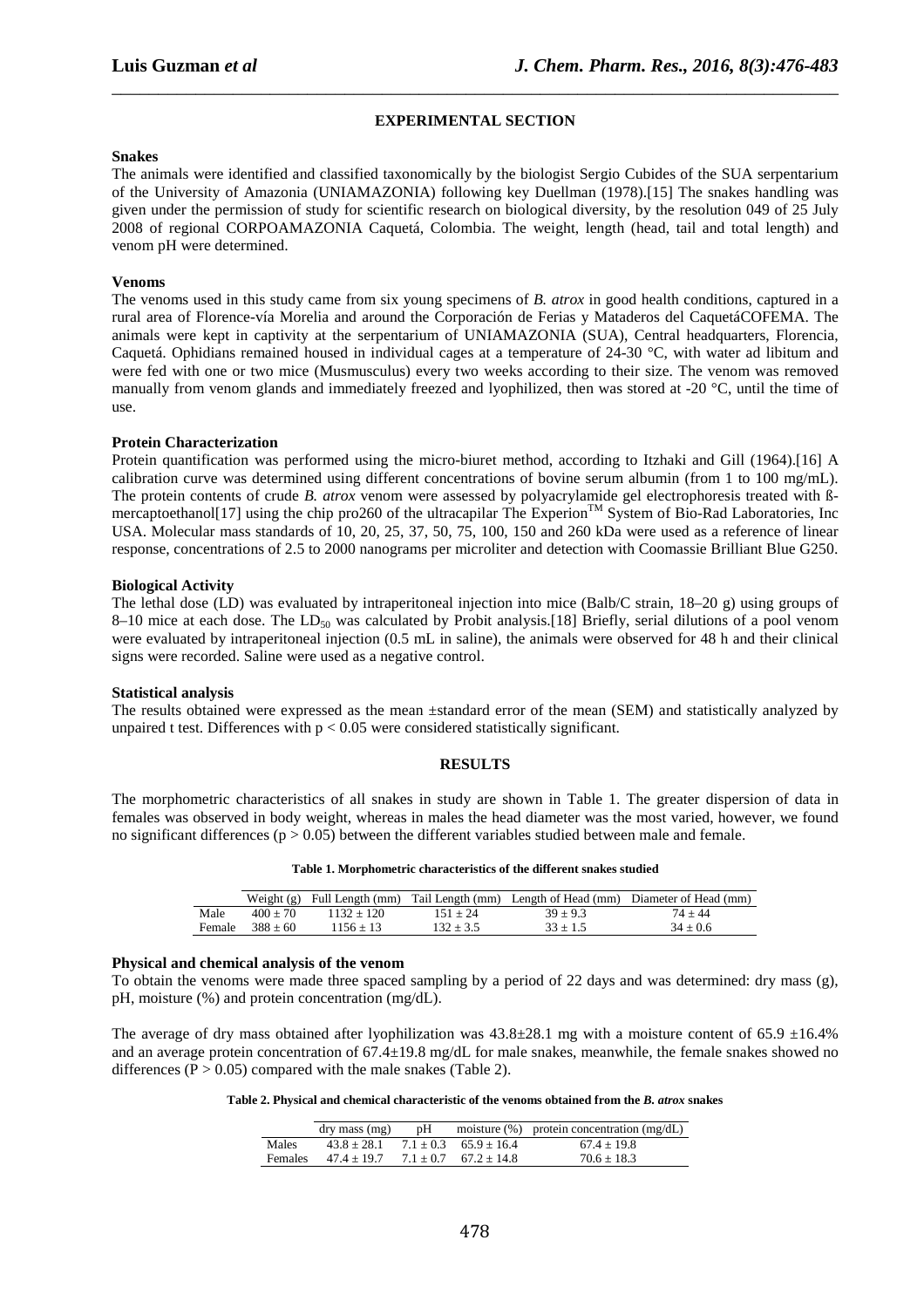#### **Polyacrylamide gel electrophoresis**

The electrophoretic profiles obtained from each venom samples, it is observed in Figure 2. Each electrophoretic profile allowed to determine the number of protein fractions, the molecular weight (kDa) and the respective relative abundance (%) through the use of automated capillary electrophoresis (Table 3). The analysis of each electrophoretic profile indicated that juvenile snakes of *B. atrox* showed protein fractions with molecular weight between 9.35 to 160.99 kDa.The Table 3 shows a predominance of fractions between 21 - 50 and 101-110 kDa, while the distribution for the rest of venoms in the study ranged from 71-80 to 91-100 kDa.

\_\_\_\_\_\_\_\_\_\_\_\_\_\_\_\_\_\_\_\_\_\_\_\_\_\_\_\_\_\_\_\_\_\_\_\_\_\_\_\_\_\_\_\_\_\_\_\_\_\_\_\_\_\_\_\_\_\_\_\_\_\_\_\_\_\_\_\_\_\_\_\_\_\_\_\_\_\_



Figure 2. Electrophoretic profiles for samples obtained from juvenile venom of *B. atrox* snakes. A) electrophoretic profile of the male **snakes and B) electrophoretic profile of the female snakes** 

Table 3. Relative abundance (%) of the different protein fractions found in the electrophoretic analysis of juvenile snake venoms of *B*. *atrox* **(automated capillary electrophoresis)** 

| Molecular Weight                               | Relative Abundance (%) |                     |  |
|------------------------------------------------|------------------------|---------------------|--|
|                                                | Males                  | Females             |  |
| <10                                            | $0.85 \pm 0.73$        | $1.0 \pm 0.9$       |  |
| $10 - 20$                                      | $3.1 \pm 2.9$          | $1.9 \pm 0.7$       |  |
| 21-30                                          | $16.1 \pm 1.6$         | $27.3 + 20.1*$      |  |
| $31-40$                                        | $22.0 \pm 14.9$        | $17.5 \pm 15.8$     |  |
| $41 - 50$                                      | $14.7 + 5.8$           | $9.4 \pm 9.2$       |  |
| 51-60                                          | $2.4 \pm 2.2$          | $3.1 \pm 1.7$       |  |
| 61-70                                          | $4.3 + 0.7$            | $3.0 + 0.8$         |  |
| 71-80                                          | $2.6 \pm 1.0$          | $12.8 \pm 17.3$ **  |  |
| 81-90                                          | $10.0 + 12.3$          | $2.8 + 4.8$         |  |
| 91-100                                         | 0                      | $10.7 \pm 18.5$ *** |  |
| 101-110                                        | $22.2 \pm 19.2$        | $9.0 \pm 15.6$      |  |
| 111-120                                        | 0                      | $0.8 \pm 1.3$       |  |
| >120                                           | $0.3 \pm 0.5$          | $0**$               |  |
| * $p < 0.05$ ; ** $p < 0.01$ ; *** $p < 0.001$ |                        |                     |  |

#### **Biological Activity**

The table 4 shows the results of the determination of the  $LD_{50}$  using a venom pool of the snakes studied. The results shows that at a concentration of 70.3 µg/mL of poison, all the animals died (100% death), while at a concentration of 63.8  $\mu$ g/mL 50% of the animals die (LD<sub>50</sub> 63.8  $\mu$ g/mL). Moreover, with a concentration of 55.1  $\mu$ g / mL, no animal died (0% dead).

**Table 4. Lethal Dose test of the venom obtained from the** *B. atrox* **snakes** 

| Venom $(\mu g/mL)$        | 55.12 57.88 60.77 63.8 66.99 70.34 |     |                   |  |
|---------------------------|------------------------------------|-----|-------------------|--|
| Dead Animals $(48 h)$ 0/4 | 1/4                                | 1/4 | $2/4$ $2/4$ $4/4$ |  |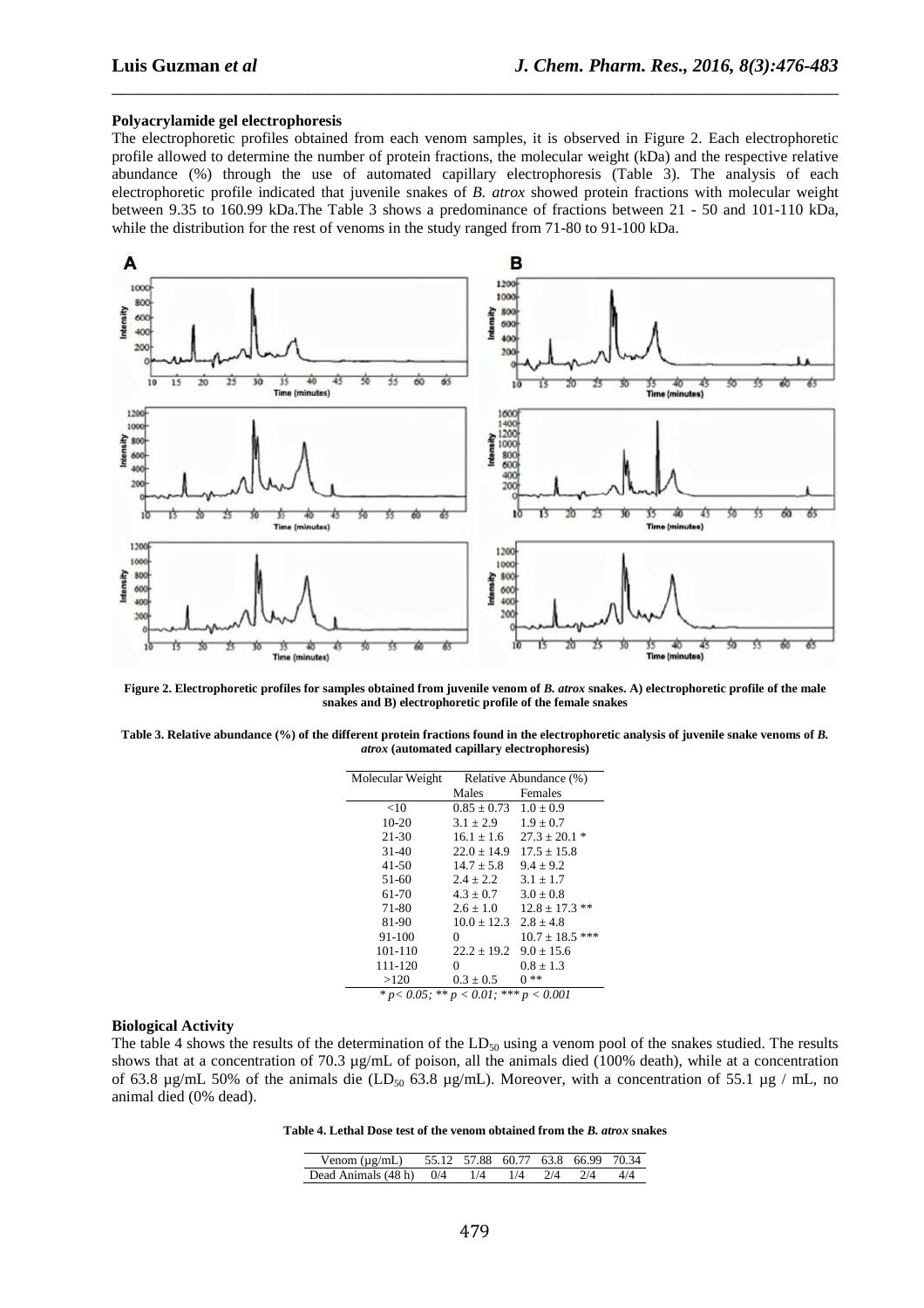### **DISCUSSION**

\_\_\_\_\_\_\_\_\_\_\_\_\_\_\_\_\_\_\_\_\_\_\_\_\_\_\_\_\_\_\_\_\_\_\_\_\_\_\_\_\_\_\_\_\_\_\_\_\_\_\_\_\_\_\_\_\_\_\_\_\_\_\_\_\_\_\_\_\_\_\_\_\_\_\_\_\_\_

Snake venom contains a mixture of powerful proteins and peptides that have evolved to be targeted to receptors, ion channels, or enzymes,[19] in addition to some carbohydrates, nucleosides, lipids, and metal ions, whose functions are not all known.[20] Poisonous snakes are responsible for around 50,000 deaths among five million cases of ophidian accidents per year in the world, especially in the rural areas of tropical countries in Asia, Africa, and South America.[21]

The morphometric characteristics, the content and protein profile along with the median lethal dose of venom of six juvenile snakes (*Bothropsatrox* species) were determined. The electrophoretical profiles were similar in the snakes with the same development status with a minimal variation ( $p > 0.05$ ) in relation to the sex of the animals. The use of automated-capillary electrophoresis combined with the analysis of electrophoretical profiles allowed the determination of the number of protein fractions, molecular weight (KDa) and its relative proportion (%) (Table 3). The results indicated that *B. atrox* juvenile snakes have a range of protein fractions comprised between 9.35 to 160.99 KDa. Regarding to female snakes, the results showed that the predominant protein fractions were between 21-50 and 71-80 KDa, these fractions represent the 67.0% of the protein mixture. In male snakes, the results showed that the predominant protein fractions were between 21-50 and 101-110 KDa, representing the 75.0% of the protein mixture. The obtained results differ with the reports of venom of *B. atrox* from Perú, Malaga et al. (2000) [22] described two common protein bands in all cases, one at 66 KDa approximately, which is not major in our samples  $( $4.0\%$ ),$  and another band with a molecular weight of 14.3 KDa, band that was not found in the present study. In a work that studied the electrophoretical patterns of five snake venoms from Bothrops gender from Perú, including the species *B. atrox*, *B. barnetti*, *B. brazili*, *B. hyoprora* and *B. pictus*,[23] it was observed a number of 14 bands for *B. barnetti*, three of them with less than 66 KDa, while the venom from *B. bazili* had seven bands with less than 45 KDa, which agrees with the results observed in this study.

An electrophoretical analysis using SDS-PAGE in *Bothropsalternatus* reported by Gay et al., (2004) [24] showed a band with a mass range between 45 to 68 KDa, similar to the results described here and its fractions correspond to 7% of the mixture in this case. A second band, exhibited proteins in a range from 29 to 36 KDa, being one of the most abundant in our work (Figure 2, Table 3). A third band described by Gay et al., (2004) [24] at 24 KDa, was found here between 20-25 KDa and finally, a band between 14.2-20 KDa, which was a minor band in this study. A study of the proteins venom of *Bothropsjararacá*[25] showed three main bands, one between 14.2 and 20.1 KDa, which was a minor band in our study. A second band was found at 24 KDa approximately, which was similar to the band described here, and a third band between 45 and 66 KDa. The last band was comparable with a protein band reported in our work, but with a less amount (approximately, 7%). An electrophoretical profile of venom from *Bothropsvenezuelensis*[26] presented twelve protein bands with molecular weight between 10 and 61.5 KDa. Eight of them were found in the range of 10 to 15 KDa, in this work, the presence of proteins in this range was minor. Protein characterization of *Bothrops* venom in Argentina using SDS-PAGE evidenced that *Bothropsalternatus* showed 11 bands, *B. neuwiedi* expressed 9 bands, while *B. ammodytoides*, *B. jararacá* and *B. jararacassu* showed nine, eight and six bands, respectively. Three bands were characteristic in the samples with variable proportions, summarized as < 14 KDa, 20-30 KDa and 30-99 KDa.[27] These data are in concordance with the results obtained in the present study and they indicate a little variation in the protein composition of the venom according to the geographical location of the studied animals.

Available information about *B. atrox* venom proteins shows a variable range of molecular sizes. According to the intervals presented in Table 3 and online information (www.uniprot.org), of the first molecular weight interval (<10 KDa) it have been described some proteins as venom prothrombin activator (www.uniprot.org) and other proteins with hemagglutinin activity, like C-type lectingalatrox.[28] Snake venom metalloproteinase Batx-1 exhibited haemorrhagic activity [29] while disintegrinbatroxostatin inhibits fibrinogen interaction with platelets.[30, 31] In the next protein interval, from 10 to 20 KDa, it have been described enzymes like L-amino-acid oxidase [32, 33] and phospholipase A2 homolog 1.[34] In the range of 21-30 KDa it has been reported proteins of the venom of *Bothropsatrox* having enzymatic activity, some of these proteins are cathelicidin-like peptides,[35] thrombin-like enzyme batroxobina[36] and snake venom metalloproteinase atroxlysin-1.[37] In the range from 41 to 50 KDa, it have been reported some metalloproteases, known as zinc metalloproteinase-disintegrin-like batroxstatin-1, 2 and 3.[38]

On the other hand, proteolitic and coagulant activity have a wide range of distribution (30-100 KDa) in the venom of *Bothrops* species, while phospholipase activity is closer in these species (10-20 KDa), except in *B. alternatus* that has a higher molecular weight range (35-50 KDa).[39] Characterization of *B. atrox* venom proteins from Ecuador, Peru, Brazil and Colombia evidenced an identical molecule K49-PLA2 with 13,826 Da. It has been described that the molecular weight of *B. atrox* venom in those countries varies from 6 to 97.4 KDa.[40] An investigation about *B.*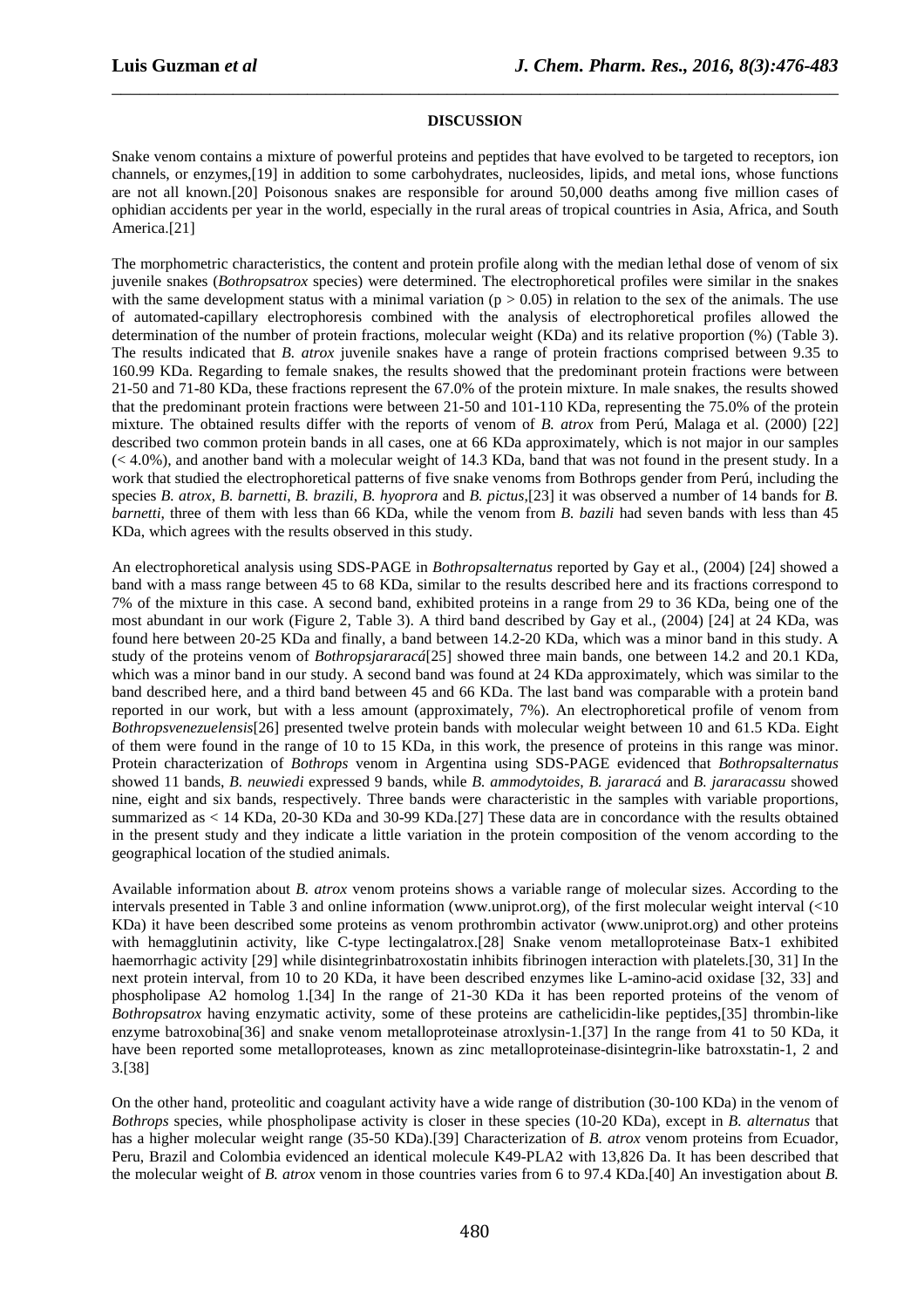*colombiensis* venom in Venezuela showed six protein bands between 23.0 and 40.3 KDa. The bands at 26.5 and 27.5 KDa expressed a potent fribrinolitic activity,[41] in this work, similar protein fractions were found.

\_\_\_\_\_\_\_\_\_\_\_\_\_\_\_\_\_\_\_\_\_\_\_\_\_\_\_\_\_\_\_\_\_\_\_\_\_\_\_\_\_\_\_\_\_\_\_\_\_\_\_\_\_\_\_\_\_\_\_\_\_\_\_\_\_\_\_\_\_\_\_\_\_\_\_\_\_\_

The results show that at a concentration of 70.34  $\mu$ g/mL all inoculated mice died (4/4), thus showing that the median lethal dose is 63.8 µg/mouse. The  $LD_{50}$  found in this study is less potent that the reported by Artunduaga M., 2008 [42] for juvenile snakes of the same species (44.0 µg/mouse) and for the same geographic region. According to the above, the pool of venoms used here has little effectiveness in evaluating an antivenom. Similar studies on acute toxicity in snake venoms of *Bothropsasper* and *Porthidiumnasutum* (formerly *Bothropsnasutus*) of Antioquia and Choco, registered values of 66.2 µg/mouse (49.5 - 88.6 µg/mouse) and 109 µg/mouse (82-131 µg/mouse), respectively.[43] Another study of the LD<sub>50</sub> for the *B. atrox* venom reported 67.87  $\mu$ g/mouse,[44] a similar result to that obtained here.

The average weight of a mouse used in this study was 19 g, therefore the  $LD_{50}$  would be equivalent to 3.36 mg/kg, which is a higher value compared to the registered (0.210 mg/kg) for the rattlesnake *Crotalusdurissuscumanensis* present in the town of Porshoure, Venezuelan Guajira, indicating that the latter is highly toxic.[45] In *B. atrox* has been reported LD<sub>50</sub> values of 3.33 mg/kg (2.79 to 3.96 mg/kg),[46] very similar to the value reported in this study.

Other reports of  $LD_{50}$  are (mg/kg): *B. asper*2.5  $\pm$ 0.4, *Ath. Nummifer* 7.0  $\pm$ 1.7, *C. d. durissus* 5.7  $\pm$ 0.8, *C. basilisks* 10.6 ±2.8, *C. atrox* 2.4 ±3.0, *C. scutulatus* 2.3 ±0.5, *Agk. Bilineatus* 5.8 ±1.0 and *M. nigrocinctus*2.3 ±0.5,[47] which are similar to those in this study. Compared with the LD<sub>50</sub> values (µg/mouse) of snakes of the genus *Micrurus*: *M*. *surinamensises* (13.56 µg/mouse); *M. mipartitus* (5.53 µg/mouse); *M. isozonus* (28.92 µg/mouse); *M. dumerilii* (8.83 µg/mouse) and *M. medemi* (47.2 µg/mouse) shows that *B. atrox* venom is less potent

## **CONCLUSION**

The snakes distribution from different geographical areas offers a helpful model to investigate changes in their components and activities of its venoms. The knowledge of the protein profile of snake venoms is a cornerstone for the development of antivenoms more efficient and specific, taking into account the evolution of venoms system of different geographical localizations. The proteome of both female and male juvenile specimens of *B. atrox* from the Caquetádepartment is very similar, the only difference to note is the absence of protein fractions between 91-100 and 111-120 KDa in male specimens, which are present in females with a relative abundance of 10.7 and 0.8%.

## **Acknowledgements**

Probiol S.A. laboratories by funding the automated capillary electrophoresis analysis.

## **REFERENCES**

[1] A Menez; R Stocklin; D Mebs. *Toxicon*, **2006**; 47(3), 255-259.

[2]J Campbell; L William. The Venomous Reptiles of the Western Hemisphere, 2 vols. Comstock (Cornell University Press), Ithaca, NY.,**2004**.

[3] R Thorpe; W Wüster; Malhotra A. Venomous Snakes, Ecology, Evolution and Snakebite, Oxford: Clarendon Press,**1997**.

[4] D Warrell. Snakebites in Central and South America: epidemiology, clinical features and clinical management. In: Campbell JA, Lamar WW, editors. The Venomous Reptiles of the Western Hemisphere. Ithaca: Comstock Publishing Associates,**2004**, 709-762.

[5] A Lancini; P Kornacker. Die Schlanger von Venezuela Caracas. Armitano Editors,**1989**.

[6] A Rodriguez Acosta; W Uzcategui; R Azuaje; I Aguilar; ME Giron. A clinical and epidemiological analysis of accidental bites by snakes of the genus Bothrops in Venezuela, *Revistacubana de medicina tropical*, **2000**, 52(2), 90-94.

[7] R Otero. Manual de diagnóstico y tratamiento del accidenteofídico, Medellín: Universidad de Antioquia, **1997**.

[8] MM Saldarriaga; R Otero; V Nunez; MF Toro; A Diaz; JM Gutierrez. *Toxicon*, **2003**, 42(4), 405-411.

[9] RA Guercio; A Shevchenko; A Shevchenko; JL Lopez-Lozano; J Paba; MV Sousa; et al. *Proteome science*, **2006**, 4:11.

[10]AM Salazar; A Rodriguez-Acosta; ME Giron; I Aguilar; B Guerrero. *Thrombosis research*, **2007**, 120(1), 95- 104.

[11]PP Pardal; SM Souza; MR Monteiro; HW Fan; JL Cardoso; FO Franca; et al. *Transactions of the Royal Society of Tropical Medicine and Hygiene*, **2004**, 98(1), 28-42.

[12]SV Pierini; DA Warrell; A de Paulo; RD Theakston. *Toxicon*, **1996**, 34(2), 225-236.

[13]R Smalligan; J Cole; N Brito; GD Laing; BL Mertz; S Manock; et al. *BMJ*, **2004**, 329(7475), 1129.

[14]JP Chippaux; V Williams; J White. *Toxicon*, **1991**, 29(11), 1279-1303.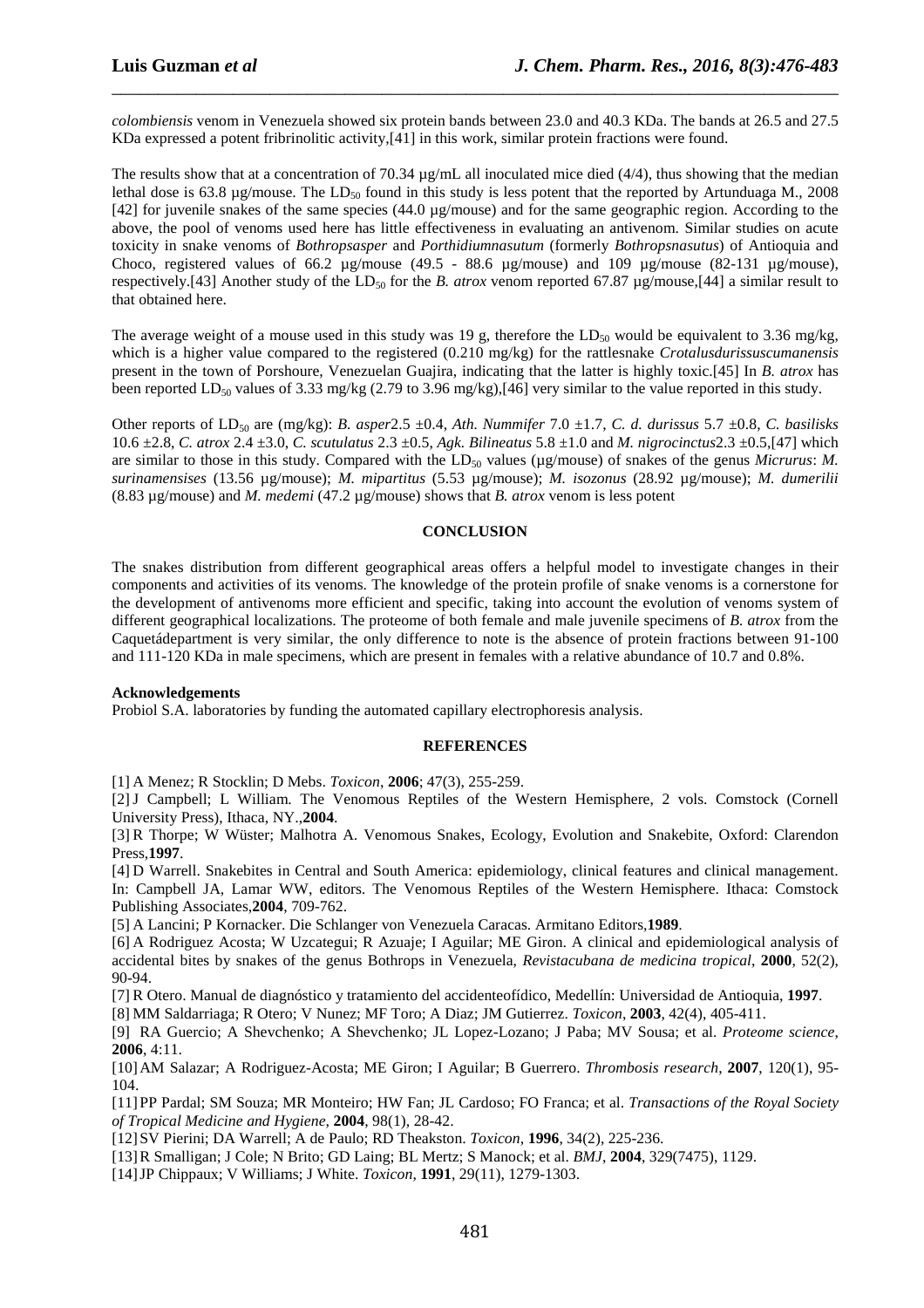[15]W Duellman. The biology of an equatorial herpetofauna in Amazonian Ecuador, University of Kansas, **1978**, 352 pp.

\_\_\_\_\_\_\_\_\_\_\_\_\_\_\_\_\_\_\_\_\_\_\_\_\_\_\_\_\_\_\_\_\_\_\_\_\_\_\_\_\_\_\_\_\_\_\_\_\_\_\_\_\_\_\_\_\_\_\_\_\_\_\_\_\_\_\_\_\_\_\_\_\_\_\_\_\_\_

[16]RF Itzhaki; DM Gill. A Micro-Biuret Method for Estimating Proteins, *Anal Biochem*, **1964**, 9, 401-410.

[17]UK Laemmli. *Nature*, **1970**, 227(5259), 680-685.

[18]DJ Finney. Probit Analysis, Third Edn. London: Cambridge University Press, **1971**.

[19]JJ Calvete. *J Proteomics*, **2009**, 72(2), 121-126.

[20]D Georgieva; RK Arni; C Betzel. *Expert Rev Proteomics*, **2008**, 5(6), 787-797.

[21]K de Morais-Zani; KF Grego; AS Tanaka; AM Tanaka-Azevedo. *Int J Proteomics*, **2013**, 9 pp.

[22]O Malaga; C Pantigoso; Y Morante; V Heredia; J Cardenas; A Yarlequé. Variaciones en la composiciónproteica, actividadesenzimáticas y biológicas del veneno de la serpienteBothropsatrox (Viperidae) en relación con la edad, *RevistaPeruana de Biología*, **2000**, 7(2), 161-170.

[23]J Mendoza; D Vivas; R Inga; E Arbaiza; E Rodríguez; A Yarlequé. Patroneselectroforéticos de los venenos de serpientesperuanas de los génerosBothrops y Lachesis, *Rev SocQuímPerú*, **2009**, 75(2), 235-242.

[24]CC Gay; LC Leiva; S Marunak; P Teibler; O Acosta de Perez. *Toxicon*, **2005**, 46(5), 546-554.

[25]C Guarnieri. Estudo dos efeitos da radiaçãogama de 60Co naspropriedadesbioquímicas, biológicas e imunológicas do veneno de Bothropsjararacá. Teseapresentadacomo parte dos requisitosparaobtenção do grau de doutoremtecnologia nuclear. Instituto de pesquisasenergéticas e nucleares, *Autarquiaassociada a Universidade de Sao Paulo*. Sao Paulo. **1992**, 163 pp.

[26]J López; A Vargas; H Scannone; I Fernández. Estudiocromatográfico, electroforético, y enzimático del veneno total y fracción I de la serpientevenezolanaBothropsvenezuelensis(tigra mariposa), *RevistaCientífica, FCV-LUZ*, **1999**, IX(4), 314-320.

[27]N Stanchi; C Dilorenzo; C Gómez; C Grisolia; J Copes. *AnalectaVeterinaria*, **1999**, 19, 62-65.

[28]Ede P Mendonca-Franqueiro; R de M Alves-Paiva; MA Sartim; DR Callejon; HH Paiva; GA Antonucci; et al. *Actabiochimica et biophysicaSinica*, **2011**, 43(3), 181-192.

[29]AC Patino; JA Pereanez; V Nunez; DM Benjumea; M Fernandez; A Rucavado; et al. *Toxicon*, **2010**, 56(6), 936-943.

[30]B Rucinski; S Niewiarowski; JC Holt; T Soszka; KA Knudsen. *Biochimicaetbiophysicaacta*, **1990**, 1054(3), 257-262.

[31]EE Sanchez; A Rodriguez-Acosta; R Palomar; SE Lucena; S Bashir; JG Soto; et al. *Archives of toxicology*, **2009**, 83(3), 271-279.

[32]RM Alves; GA Antonucci; HH Paiva; AC Cintra; JJ Franco; EP Mendonca-Franqueiro; et al. Evidence of caspase-mediated apoptosis induced by l-amino acid oxidase isolated from Bothropsatrox snake venom, *Comparative biochemistry and physiology Part A, Molecular & integrative physiology*, **2008**, 151(4), 542-550.

[33]R de MeloAlvesPaiva; R de FreitasFigueiredo; GA Antonucci; HH Paiva; M de Lourdes Pires Bianchi; KC Rodrigues; et al. *Biochimie*, **2011**, 93(5), 941-947.

[34]V Nunez; V Arce; JM Gutierrez; B Lomonte. *Toxicon*, **2004**, 44(1), 91-101.

[35]CB Falcao; BG de La Torre; C Perez-Peinado; AE Barron; D Andreu; G Radis-Baptista. *Amino acids*, **2014**, 46(11), 2561-2571.

[36]N Itoh; N Tanaka; S Mihashi; I Yamashina. *The Journal of biological chemistry*, **1987**, 262(7), 3132-3135.

[37]EF Sanchez; FS Schneider; A Yarleque; MH Borges; M Richardson; SG Figueiredo; et al. *Archives of biochemistry and biophysics*, **2010**, 496(1), 9-20.

[38]NA Tavares; JM Correia; MC Guarnieri; JL Lima-Filho; AR Prieto-da-Silva; G Radis-Baptista. *Toxicon*, **2008**, 52(8), 897-907.

[39]I Francischetti; H Castro; R Zingali; C Carlini; J Guimaraes. Bothrops sp. *Comparative Biochemistry and Physiology Part C*, **1998**, 119, 21-29.

[40]V Nuñez; P Cid; L Sanz; P De La Torre; Y Angulo; B Lomonte; et al. *Journal of proteomics*, **2009**, 73, 57-78.

[41]M Girón; A Salazar; I Aguilar; J Pérez; E Sánchez; C Arocha-Piñango; et al. *Comparative Biochemistry and Physiology Part C*, **2008**, 147, 113-121.

[42]M Artunduaga. Determinación de la DosisLetal media (DL50) del Veneno de cincoindividuosjuvenilis de Bothropsatrox (Ofidia: Viperidae), *Manizales*, **2008**, 1, 7-42.

[43]R Otero; V Nuñez; M Barona; A Díaz; M Saldarriaga. Característicasbioquímicas y capacidadneutralizante de cuatroantivenenospolivalentesfrente a los efectosfarmacológicos y enzimáticos del veneno de Bothropsasper y Porthidiumnasutum de Antioquia y Chocó, *IATREIA*, **2002**, 15(1), 5 - 15.

[44]A Lovera; C Bonilla; J Hidalgo. Efectoneutralizador del extractoacuoso de Dracontiumloretense (JERGÓN SACHA) sobre la actividadletal del veneno de Bothropsatrox, *RevistaPeruana de Medicina Experimental y SaludPublica*, **2006**, 23, 177-181.

[45]RdCPirela De las Salas, JC López-Jonsthon; JL Hernández Rangel. CaracterizaciónToxinológica del Veneno Total de la Serpiente de CascabelCrotalusdurissuscumanensis (VIPERIDAE), presente en la localidad de Porshoure, Guajira Venezolana, *RevistaCientífica*, **2006**, 16, 232-238.